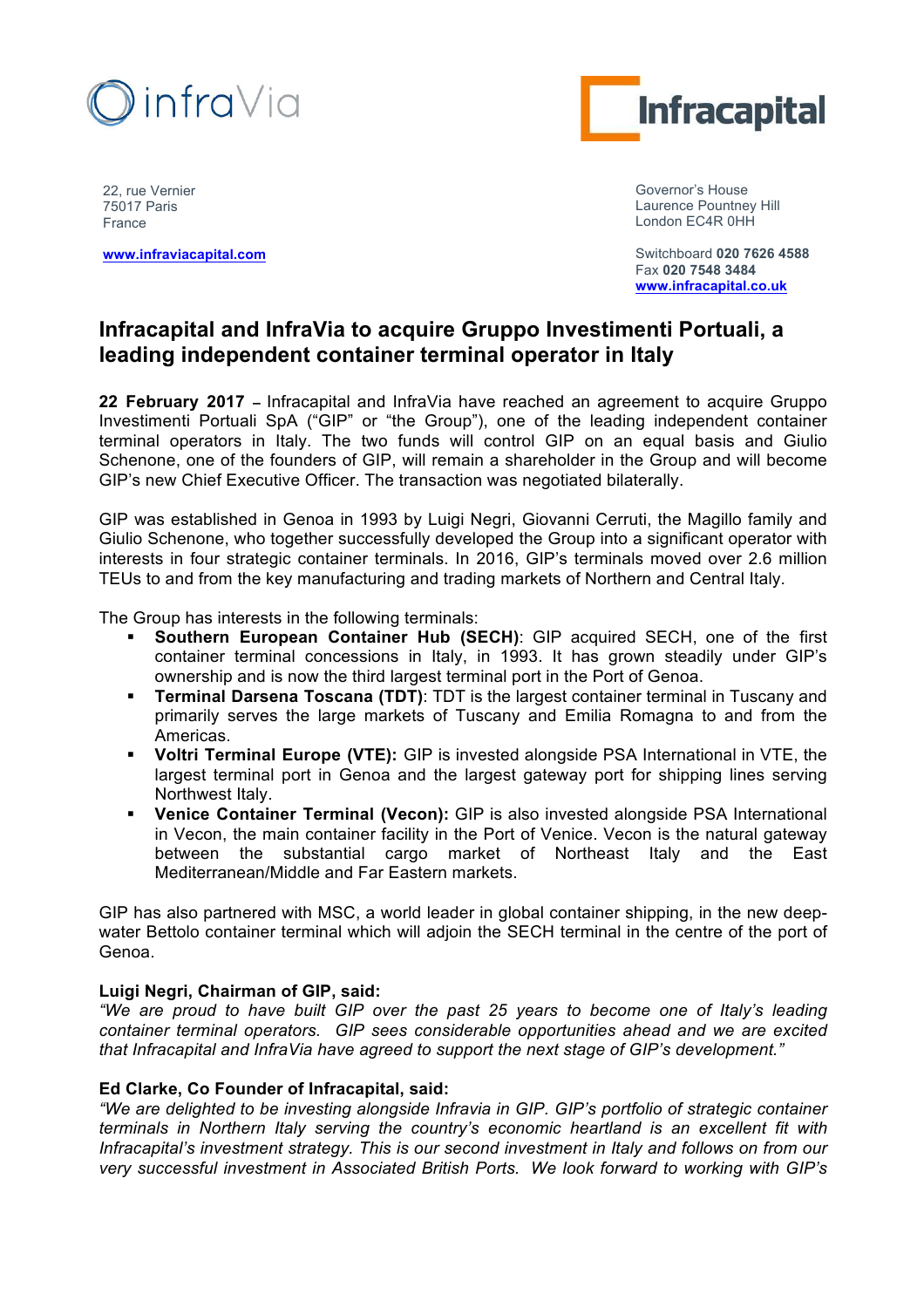*management team, customers, employees and local communities as well as GIP's existing partners, PSA and MSC, to continue to support the development of the business and its important contribution to the Italian economy."*

## **Vincent Levita, Founder and CEO of InfraVia, said:**

*"GIP is one of the leading container port operators in Northern Italy and thanks to its state-ofthe-art facilities and the partnership with the leading global container port operator, PSA, we believe GIP is ideally positioned to capture the further growth of container trade in the region. We are pleased to invest alongside Infracapital and are looking forward to our collaboration with management, local stakeholders, customers and employees to further develop the business."*

Stephens Europe Limited and PwC acted as financial advisors to Infracapital and InfraVia and White & Case was legal advisor.

**- Ends –**

#### **Notes to editors:**

**Enquiries** If you require any further information, please contact:

*Infracapital*

Ed Clarke Infracapital Co Founder & Director +44 207 548 3872 ed.clarke@infracapital.co.uk

Tom Murray/ Latika Shah Tulchan Communications +44 207 353 4200

*InfraVia*

Vincent LEVITA InfraVia Founder & CEO +33 (0)1 40 68 17 38 vlevita@infraviacapital.com

Féten BEN HARIZ Fargo Communications +33 (0)1 44 82 66 77 fbenhariz@agencefargo.com

#### **About Infracapital**

Infracapital is a leading European infrastructure investor, managed by M&G Investment Management, the European investment management arm of Prudential plc. Infracapital has